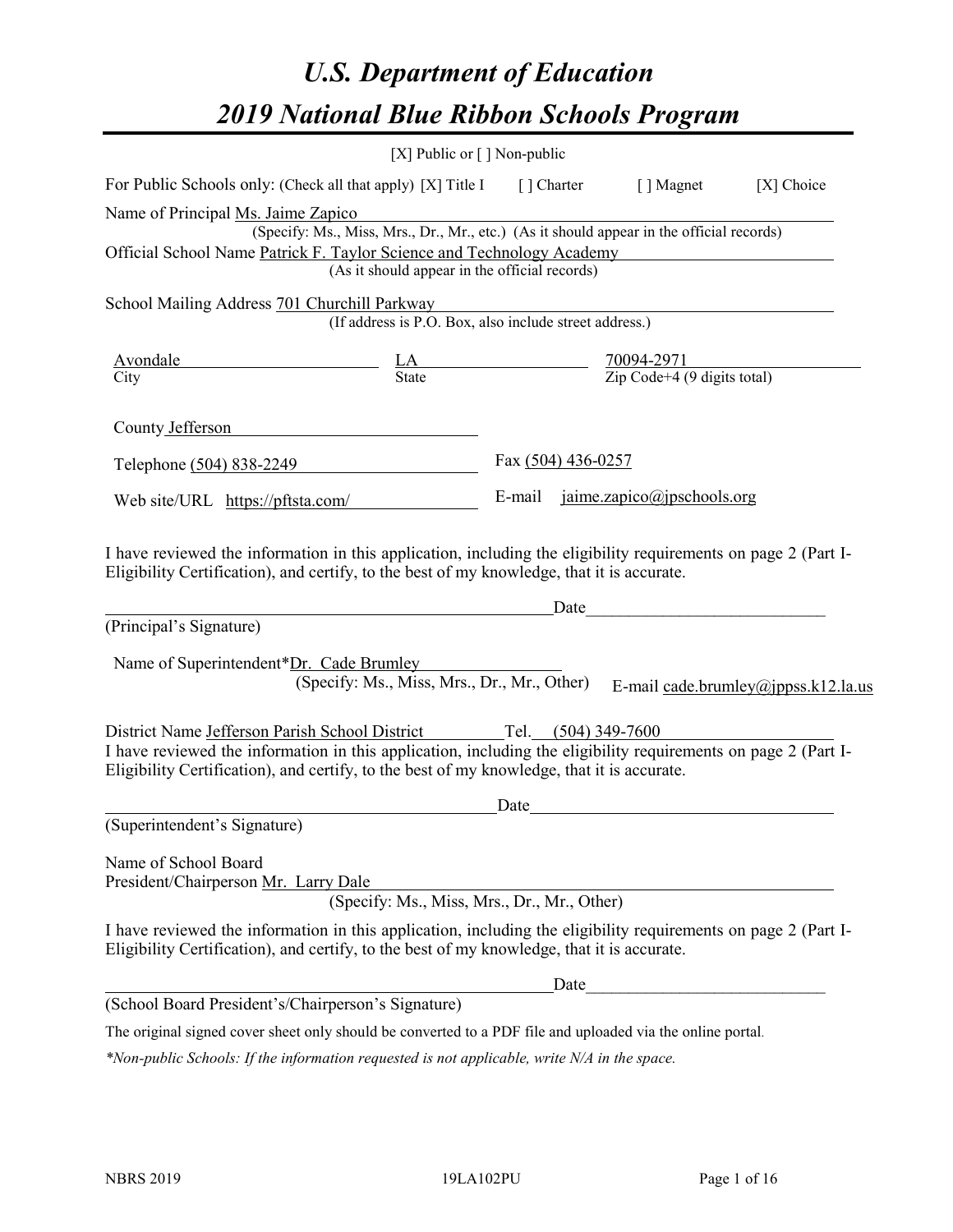The signatures on the first page of this application (cover page) certify that each of the statements below, concerning the school's eligibility and compliance with U.S. Department of Education and National Blue Ribbon Schools requirements, are true and correct.

1. All nominated public schools must meet the state's performance targets in reading (or English language arts) and mathematics and other academic indicators (i.e., attendance rate and graduation rate), for the all students group, including having participation rates of at least 95 percent using the most recent accountability results available for nomination.

2. To meet final eligibility, all nominated public schools must be certified by states prior to September 2019 in order to meet all eligibility requirements. Any status appeals must be resolved at least two weeks before the awards ceremony for the school to receive the award.

3. The school configuration includes one or more of grades K-12. Schools on the same campus with one principal, even a K-12 school, must apply as an entire school.

4. The school has been in existence for five full years, that is, from at least September 2013 and each tested grade must have been part of the school for the past three years.

5. The nominated school has not received the National Blue Ribbon Schools award in the past five years: 2014, 2015, 2016, 2017, or 2018.

6. The nominated school has no history of testing irregularities, nor have charges of irregularities been brought against the school at the time of nomination. If irregularities are later discovered and proven by the state, the U.S. Department of Education reserves the right to disqualify a school's application and/or rescind a school's award.

7. The nominated school has not been identified by the state as "persistently dangerous" within the last two years.

8. The nominated school or district is not refusing Office of Civil Rights (OCR) access to information necessary to investigate a civil rights complaint or to conduct a district-wide compliance review.

9. The OCR has not issued a violation letter of findings to the school district concluding that the nominated school or the district as a whole has violated one or more of the civil rights statutes. A violation letter of findings will not be considered outstanding if OCR has accepted a corrective action plan from the district to remedy the violation.

10. The U.S. Department of Justice does not have a pending suit alleging that the nominated school or the school district, as a whole, has violated one or more of the civil rights statutes or the Constitution's equal protection clause.

11. There are no findings of violations of the Individuals with Disabilities Education Act in a U.S. Department of Education monitoring report that apply to the school or school district in question; or if there are such findings, the state or district has corrected, or agreed to correct, the findings.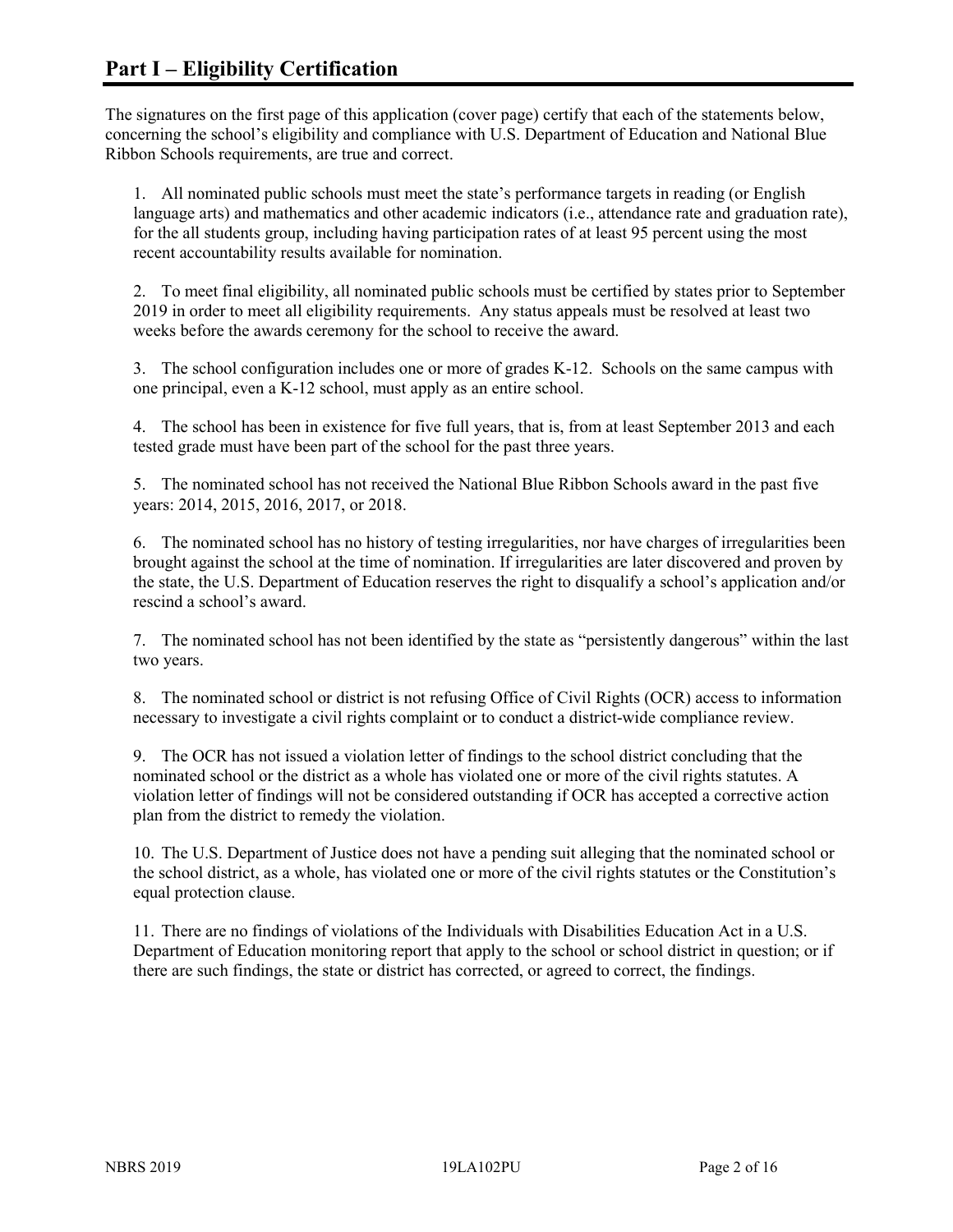# **PART II - DEMOGRAPHIC DATA**

#### **Data should be provided for the most recent school year (2018-2019) unless otherwise stated.**

#### **DISTRICT**

1. Number of schools in the district  $\frac{54}{2}$  Elementary schools (includes K-8) (per district designation): 15 Middle/Junior high schools 14 High schools 2 K-12 schools

85 TOTAL

**SCHOOL** (To be completed by all schools)

2. Category that best describes the area where the school is located:

[ ] Urban or large central city [X] Suburban [] Rural or small city/town

3. Number of students as of October 1, 2018 enrolled at each grade level or its equivalent in applying school:

| Grade                           | # of         | # of Females   | <b>Grade Total</b> |
|---------------------------------|--------------|----------------|--------------------|
|                                 | <b>Males</b> |                |                    |
| <b>PreK</b>                     | 0            | $\overline{0}$ | 0                  |
| K                               | 0            | $\theta$       | 0                  |
| 1                               | 0            | $\theta$       | 0                  |
| 2                               | 0            | 0              | 0                  |
| 3                               | 0            | 0              | 0                  |
| $\overline{\mathbf{4}}$         | 0            | $\theta$       | 0                  |
| 5                               | 0            | $\theta$       | 0                  |
| 6                               | 51           | 68             | 119                |
| 7                               | 68           | 55             | 123                |
| 8                               | 59           | 41             | 100                |
| 9                               | 58           | 64             | 122                |
| 10                              | 57           | 41             | 98                 |
| 11                              | 42           | 41             | 83                 |
| 12 or higher                    | 38           | 37             | 75                 |
| <b>Total</b><br><b>Students</b> | 373          | 347            | 720                |

\*Schools that house PreK programs should count preschool students **only** if the school administration is responsible for the program.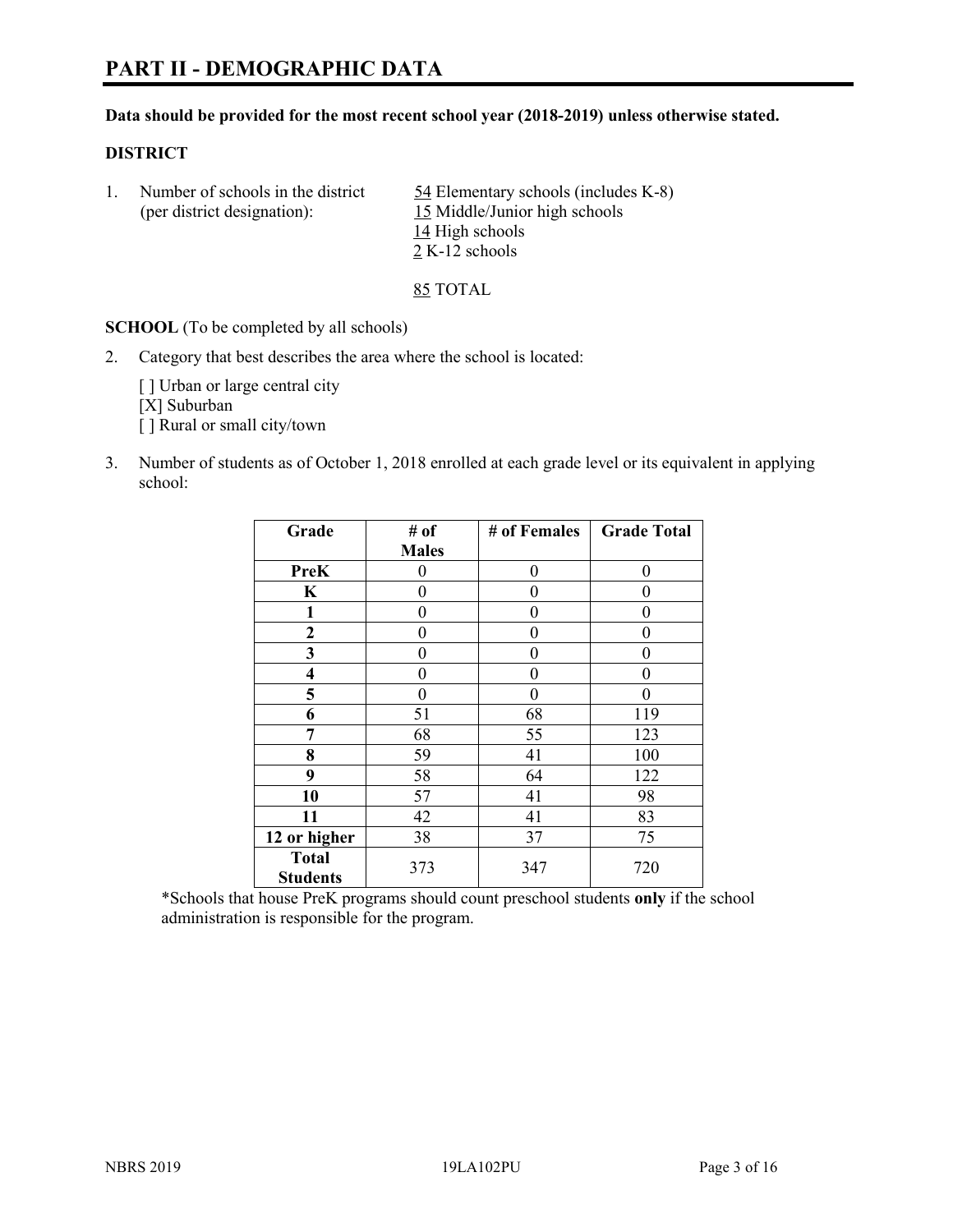4. Racial/ethnic composition of  $1\%$  American Indian or Alaska Native the school (if unknown, estimate): 17 % Asian 19 % Black or African American 12 % Hispanic or Latino  $\overline{0\%}$  Native Hawaiian or Other Pacific Islander 51 % White 0 % Two or more races

(Only these seven standard categories should be used to report the racial/ethnic composition of your school. The Final Guidance on Maintaining, Collecting, and Reporting Racial and Ethnic Data to the U.S. Department of Education published in the October 19, 2007 *Federal Register* provides definitions for each of the seven categories.)

**100 % Total**

5. Student turnover, or mobility rate, during the  $2017 - 2018$  school year:  $\leq 1\%$ 

If the mobility rate is above 15%, please explain.

This rate should be calculated using the grid below. The answer to (6) is the mobility rate.

| <b>Steps For Determining Mobility Rate</b>    | Answer |
|-----------------------------------------------|--------|
| (1) Number of students who transferred to     |        |
| the school after October 1, 2017 until the    |        |
| end of the 2017-2018 school year              |        |
| (2) Number of students who transferred        |        |
| from the school after October 1, 2017 until   |        |
| the end of the 2017-2018 school year          |        |
| (3) Total of all transferred students [sum of |        |
| rows $(1)$ and $(2)$ ]                        |        |
| (4) Total number of students in the school as |        |
| of October 1, 2017                            |        |
| $(5)$ Total transferred students in row $(3)$ | < 01   |
| divided by total students in row (4)          |        |
| (6) Amount in row (5) multiplied by 100       | <1     |

6. English Language Learners (ELL) in the school:  $0\%$ 

0 Total number ELL

Specify each non-English language represented in the school (separate languages by commas):

7. Students eligible for free/reduced-priced meals: 32 % Total number students who qualify: 233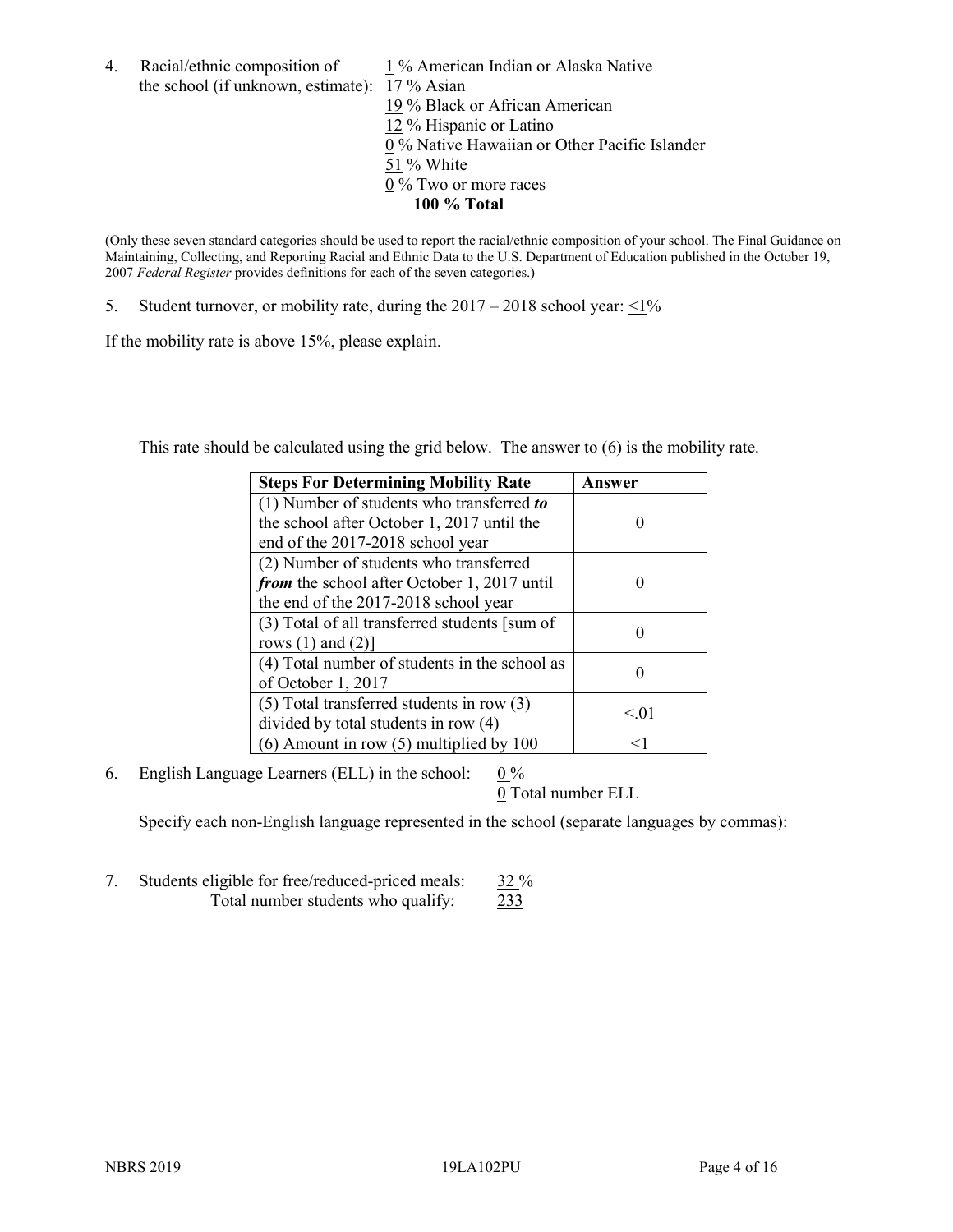14 Total number of students served

Indicate below the number of students with disabilities according to conditions designated in the Individuals with Disabilities Education Act. Do not add additional conditions. It is possible that students may be classified in more than one condition.

| 2 Autism                  | 0 Multiple Disabilities                 |
|---------------------------|-----------------------------------------|
| 0 Deafness                | 0 Orthopedic Impairment                 |
| 0 Deaf-Blindness          | 6 Other Health Impaired                 |
| 0 Developmental Delay     | 0 Specific Learning Disability          |
| 0 Emotional Disturbance   | 5 Speech or Language Impairment         |
| 1 Hearing Impairment      | 0 Traumatic Brain Injury                |
| 0 Intellectual Disability | 0 Visual Impairment Including Blindness |

- 9. Number of years the principal has been in her/his position at this school:  $10$
- 10. Use Full-Time Equivalents (FTEs), rounded to nearest whole numeral, to indicate the number of school staff in each of the categories below:

|                                                                                                                                                                                                                              | <b>Number of Staff</b>      |
|------------------------------------------------------------------------------------------------------------------------------------------------------------------------------------------------------------------------------|-----------------------------|
| Administrators                                                                                                                                                                                                               | 3                           |
| Classroom teachers including those<br>teaching high school specialty<br>subjects, e.g., third grade teacher,<br>history teacher, algebra teacher.                                                                            | 49                          |
| Resource teachers/specialists/coaches<br>e.g., reading specialist, science coach,<br>special education teacher, technology<br>specialist, art teacher, etc.                                                                  | 3                           |
| Paraprofessionals under the<br>supervision of a professional<br>supporting single, group, or classroom<br>students.                                                                                                          | $\mathcal{D}_{\mathcal{A}}$ |
| Student support personnel<br>e.g., school counselors, behavior<br>interventionists, mental/physical<br>health service providers,<br>psychologists, family engagement<br>liaisons, career/college attainment<br>coaches, etc. | $\mathcal{D}$               |

11. Average student-classroom teacher ratio, that is, the number of students in the school divided by the FTE of classroom teachers, e.g.,  $22:1$  15:1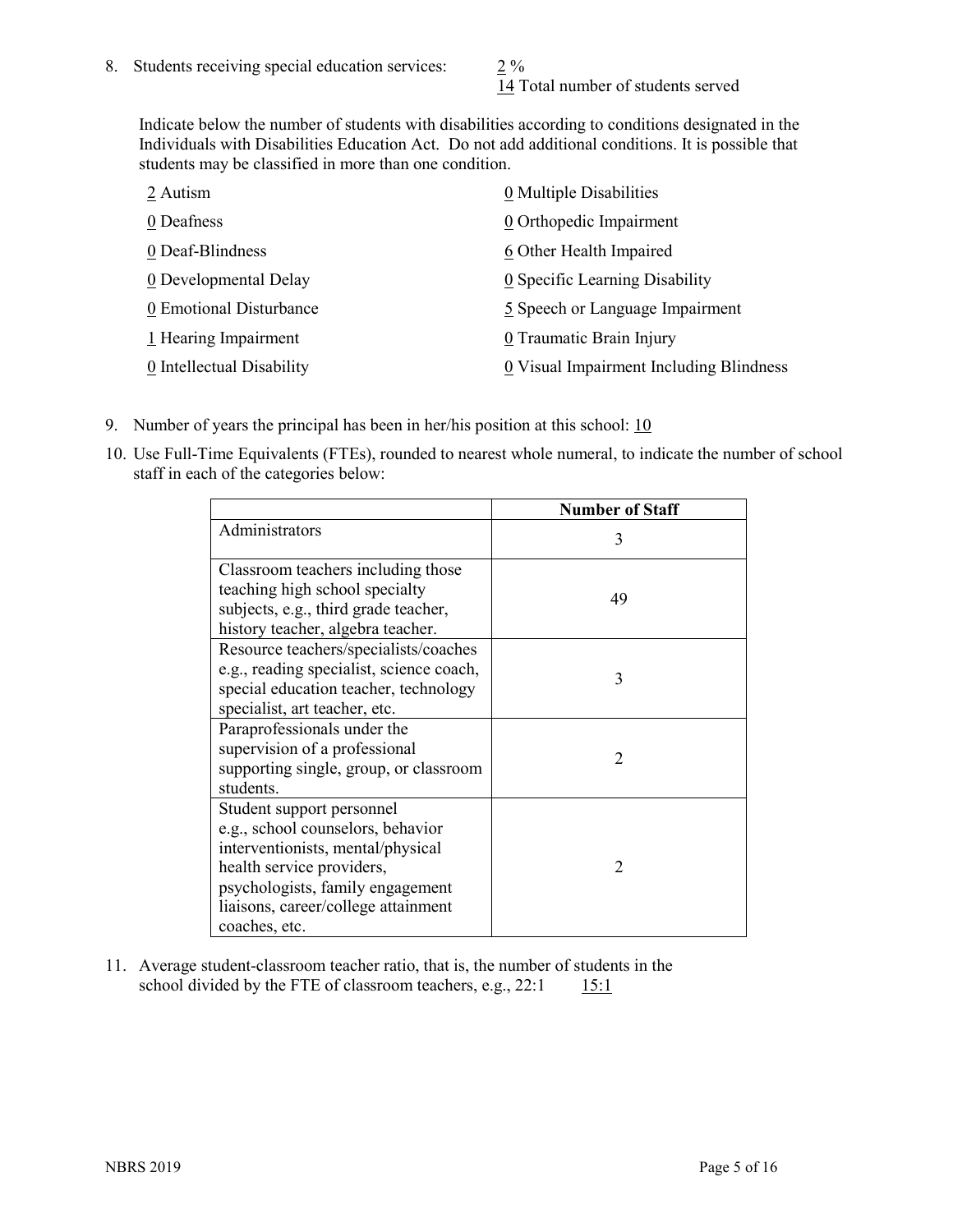12. Show daily student attendance rates. Only high schools need to supply yearly graduation rates.

| <b>Required Information</b> | 2017-2018 | 2016-2017 | 2015-2016 | 2014-2015 | 2013-2014 |
|-----------------------------|-----------|-----------|-----------|-----------|-----------|
| Daily student attendance    | 96%       | 98%       | 99%       | 96%       | $99\%$    |
| High school graduation rate | l00%      | $00\%$    | $00\%$    | $100\%$   | $100\%$   |

#### 13. **For high schools only, that is, schools ending in grade 12 or higher.**

Show percentages to indicate the post-secondary status of students who graduated in Spring 2018.

| <b>Post-Secondary Status</b>                  |      |
|-----------------------------------------------|------|
| Graduating class size                         |      |
| Enrolled in a 4-year college or university    | 100% |
| Enrolled in a community college               | 0%   |
| Enrolled in career/technical training program | 0%   |
| Found employment                              | 0%   |
| Joined the military or other public service   | 0%   |
| Other                                         |      |

14. Indicate whether your school has previously received a National Blue Ribbon Schools award. Yes X No

If yes, select the year in which your school received the award. 2010

15. In a couple of sentences, provide the school's mission or vision statement.

The mission of Patrick F. Taylor Science and Technology Academy is to provide a rigorous learning environment that assures college-readiness, while fostering leadership and encouraging community involvement for all students.

16. **For public schools only**, if the school is a magnet, charter, or choice school, explain how students are chosen to attend.

Students living within the district apply for admittance to Patrick Taylor. The students that apply must have a minimum grade point average. Students that meet this requirement are then tested by district. If the student scores at the required percentile the student is admitted depending on available seats at each grade level.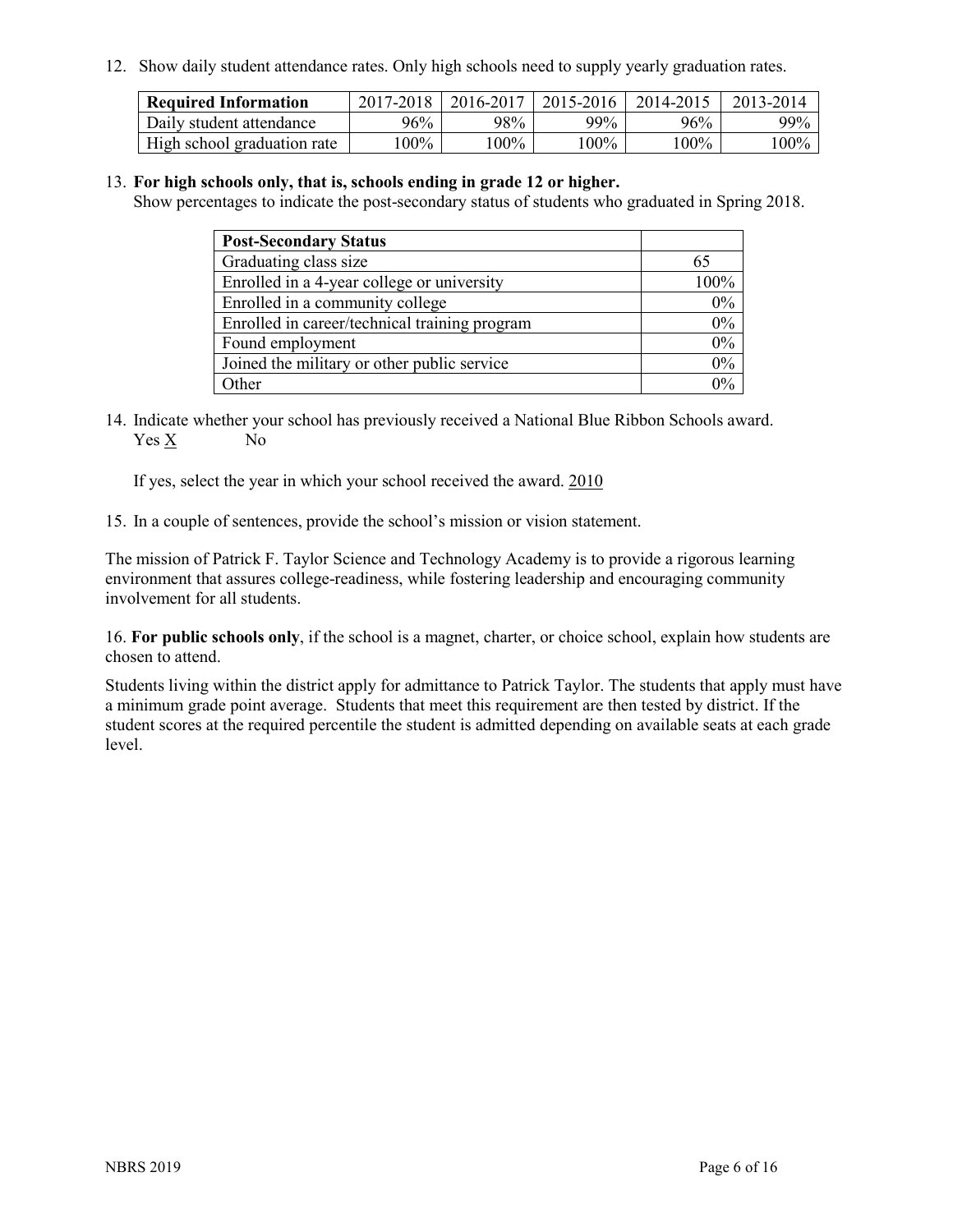# **PART III – SUMMARY**

Patrick F Taylor Science and Technology Academy (PFTSTA) is an advanced academy public school serving students in grades 6th -12th who live across the district. The school was designed for students who are ready to excel in a rigorous academic learning environment, and the teachers have high expectations of the students and hold them accountable. Students who attend an elementary advanced academy in the district are eligible to select to attend PFTSTA while others must go through an application process at the district level.

Over the last 15 years, PFTSTA has grown from a small half day science and math program for middle school students to a school that serves just over 700 offering a wide selection of honors, AP, gifted and talented, and dual enrollment online classes. Every student has a laptop for use at school and home either provided by the school or through the bring your own device program (BYOD). New sixth graders take a special course called Power Skills in order to prepare them for the school's curriculum and introduce them to the fabrication lab. There are 32 clubs and organizations on campus including several honor societies and clubs that promote community service, 22 district level sports, and talented programs in music, art, and theater. Since the school won a Blue Ribbon Award in 2010, more students in the district want to attend Taylor because of this recognition. Also, the school has been able to attain students who have had great success not only in their classes but have been recognized for their many achievements at the state and national level outside the classroom in science, math, technology, art, English and social studies.

The focus of the school's program is science, technology, engineering, and math (STEM), but students with strengths in other areas have been able to find a home at PFTSTA, too. Beginning with the first graduating class in 2009, many traditions have been created to provide students with a full high school experience that helps to supplement the academic program of the school. Some of these traditions include: Ring Ceremony, Senior Award Night, MORP (formal dance for middle school sponsored by the juniors), Freshman/Senior Olympics, student-made floats for the school Mardi Gras parade, 6th grade/12th grade big brothers and sisters, and an orientation camp for new students and parents. The school uses social media to share these events and successes of the students with parents, alums, and the greater community. This has helped PFTSTA to build its reputation of excellence to a broader audience.

Students at PFTSTA have succeeded in many areas. The class of 2018 received ten and a half million dollars in scholarship monies and 100% of the class applied and were accepted into a four-year university. Since 2013, each class has had several seniors who have been named POSSE Scholars. In the class of 2019, there are eight National Merit Finalists. There are members of the Academic Games teams who qualify for nationals every year. Students have received many awards at the Greater New Orleans Science and Engineering Fair and several students have been the recipients of a Grand Award and were sent to the International Fair. Mu Alpha Theta, the math honor society, participates in numerous tournaments throughout the year taking home many trophies. The school has many students who place first or second at the district Literary Rally and go on to place in the state Literary Rally as well. PFTSTA students are encouraged to find meaningful extracurricular activities. It is not always about winning awards as there are students who participate in many service projects throughout the greater community either with an organization on campus or other local group.

All students at PFTSTA have the potential for academic success. However, there is a population of students who need extra support to succeed. The school offers daily homework support so students can complete assignments in a room with a certified teacher to assist. Also, there is a weekly Personal Academic Work Session (PAWS) program where teachers offer extra help for students who are struggling. Sixth graders who have had challenges meeting content specific outcomes are receiving interventions to help them achieve success, and several seniors are receiving extra prep for the ACT test, too. In 2013, the school moved into a state of the art building that was designed specifically for the PFTSTA program. There is a huge common area for everyone's use, a library with space for teaching and working, a fabrication lab outfitted with numerous types of equipment that can handle a whole class or individuals, two dedicated science labs, classrooms outfitted with smart boards, a huge band room equipped with practice rooms, and a large outdoor space for physical education and special events. The school is waiting for construction of an events center to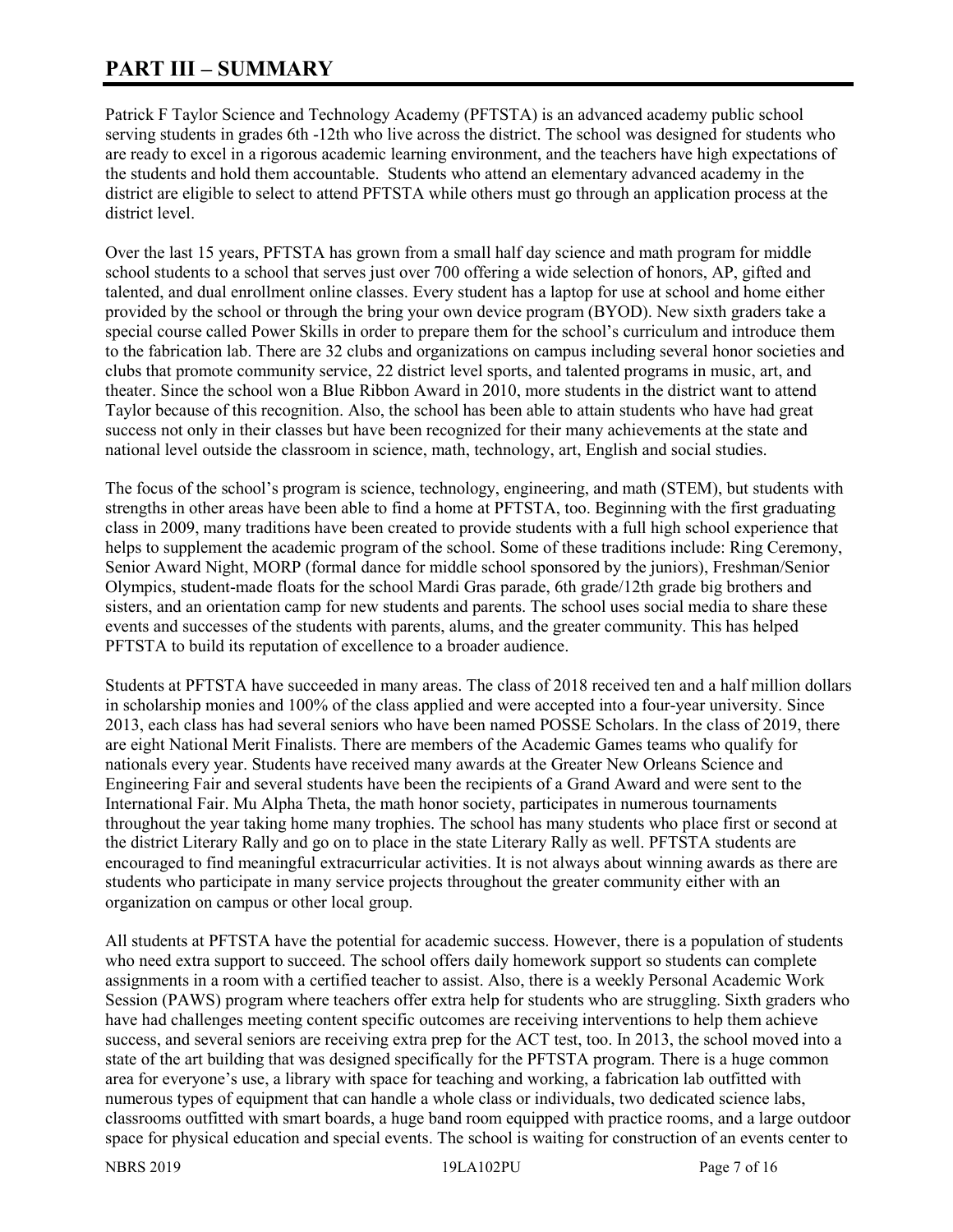begin this year. Parents play an integral role in the success of PFTSTA and are extremely supportive of the academics, arts, and athletics of the school. The Parent Teacher Organization (PTO) holds several fundraisers every year as well as organizes a huge yearly gala. The money parents raise is immediately put back into the school. There is also a grandparent group which meets several times a year and holds a bake sale four times a year. Over the years, the parents and grandparents have purchased technology, furniture, landlines for each classroom, instructional materials for AP classes, and basic teacher supplies. Four times a year, the parents serve a remarkable lunch for faculty and staff. The faculty and staff at PFTSTA are committed to providing an outstanding educational experience. Many have applied for and won grants to bring new resources to the school and won state and national awards in their fields. Many teachers attend and present at state and national conferences throughout the year. The district selected two teachers to be Teacher Leader Fellows who help in implementing and communicating district initiatives which includes modeling best practices, leading cluster meetings, and conducting classroom walk-throughs.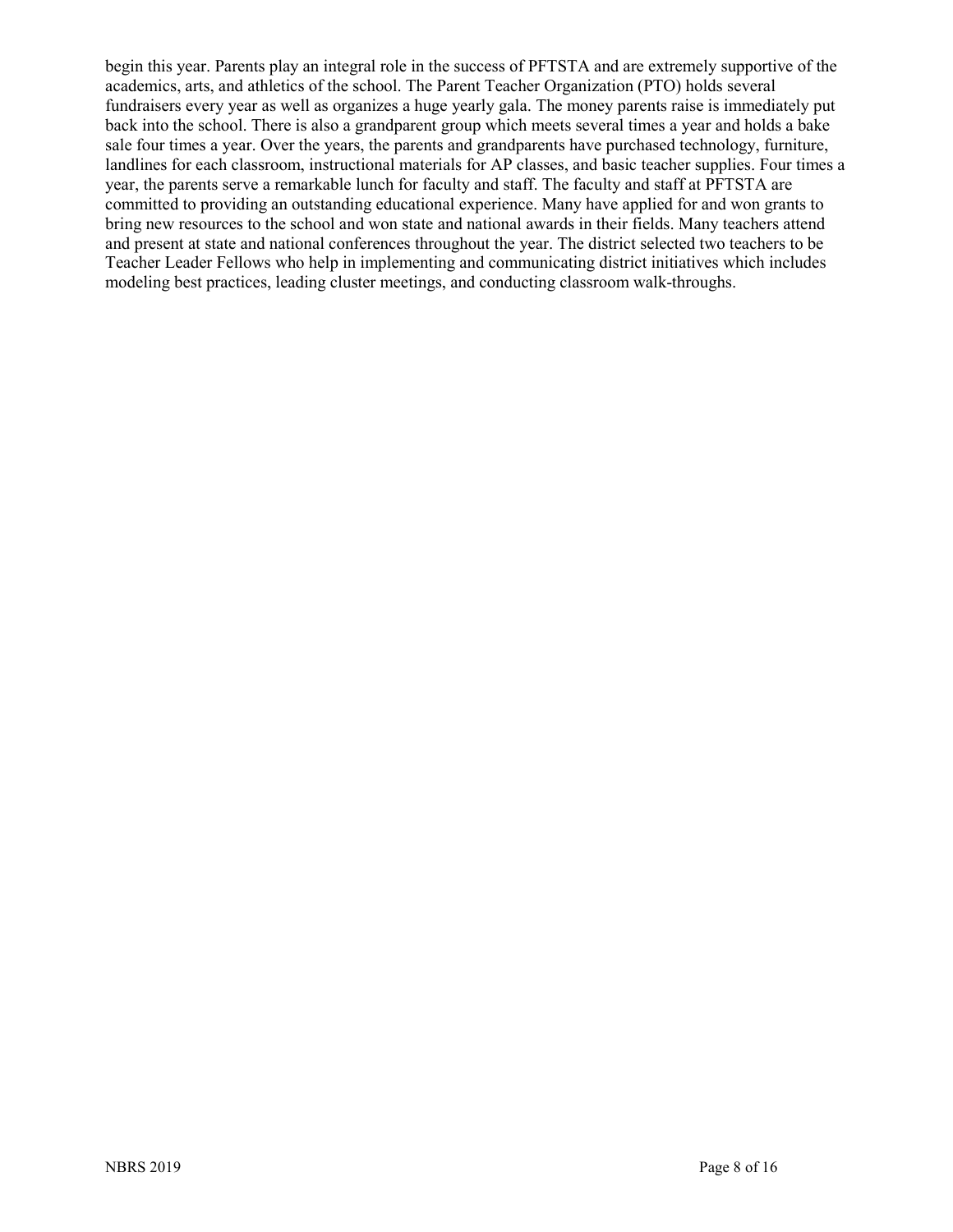# **1. Core Curriculum:**

# **1a. Reading/English language arts:**

PFTSTA's English language arts (ELA) curriculum is taught at an advanced level and places emphasis on close reading, supporting claims with textual evidence, research, test-taking skills, and speaking and listening. Much of the curriculum is outlined in the Louisiana guidebooks, yet as an advanced academy, Taylor expands its curriculum and exceeds Louisiana state standards. Students in grades 6-12 engage with rigorous pieces of fiction and nonfiction, going beyond simple reading comprehension to deep analysis of the pieces. Teachers use information from state tests, PSAT, ACT, and AP tests as well as common assessments to analyze the data and collaborate to improve instruction and design remediation. Using rubrics and lessons tailored to the needs identified in the data, teachers scaffold students' reading comprehension, writing, and editing processes.

A centerpiece of Taylor's ELA instruction is research, team taught with the PFTSTA librarian. Students employ high-level thinking skills by locating, evaluating, and synthesizing information in inquiry-based research. Technology plays an integral part as students assure proper citation. This year, to further emphasize research, the department also added AP Seminar. AP Research will be added in 2019, making Taylor one of just seventeen Louisiana schools that offer College Board's AP Capstone Diploma. To increase student motivation and community connections, Taylor has added service learning to its ELA curriculum. Currently, students in grades 6 through 8 participate in community service units with elementary schools, senior citizen centers, and the Jefferson Parish Department of Environmental Science, with all service work tied to the classroom. Peer tutors come from the PFTSTA National English Honor Society (NEHS) and National Honor Society (NHS) and shadow students who need additional help in organization and writing during the PAWS period.

#### **1b. Mathematics:**

Math classes at PFTSTA emphasize teaching students to understand why a process works rather than repeating the process. By using the Eureka Math curriculum, there is continuity in instruction from sixth grade through Algebra II. The PFTSTA math experience is characterized by hands on, technology enriched lessons from Desmos and the Math Design Collaborative that teachers adapt for the school's curriculum. To keep the math classes challenging, students are placed in the math class a year ahead of the traditional track. For sixth and seventh grade students who need help in the transition from elementary school to the rigorous math curriculum at PFTSTA, the students utilize ALEKS, a web-based, adaptive learning system that determines the needs of an individual student and guides them through selected content. Since students take Algebra I as eighth graders, the school is able to offer more opportunities for high school students to earn college credit through Advanced Placement and dual enrollment courses with Louisiana State University taught by PFTSTA teachers. During the 2017-2018 school year, the math department Professional Learning Community (PLC) team identified the essential standards for all course offerings. With this foundational work complete, the math faculty is now able to focus on analyzing student data and using it to drive tier 2 intervention plans. The PFTSTA math faculty teach students to learn from their mistakes. Students complete an error analysis for each test, identify the type of mistake has been made (precision, problem solving, computation, or careless), then investigate why the mistake was made and determine how to fix it. Beyond the classrooms, students' enthusiasm for math is reflected in the multiple math centered clubs teachers sponsor. PFTSTA students are active members of Academic Games, Chi Alpha Mu, Math Counts, and Mu Alpha Theta, competing at the district, state, and national levels year after year.

#### **1c. Science:**

The Taylor science faculty integrates claim, evidence, and reasoning (CER) strategies into the curriculum to develop students' critical thinking skills starting in the 6th grade. The teachers emphasize using evidence to support reasoning in both middle and high school as a way to help students develop strong arguments. All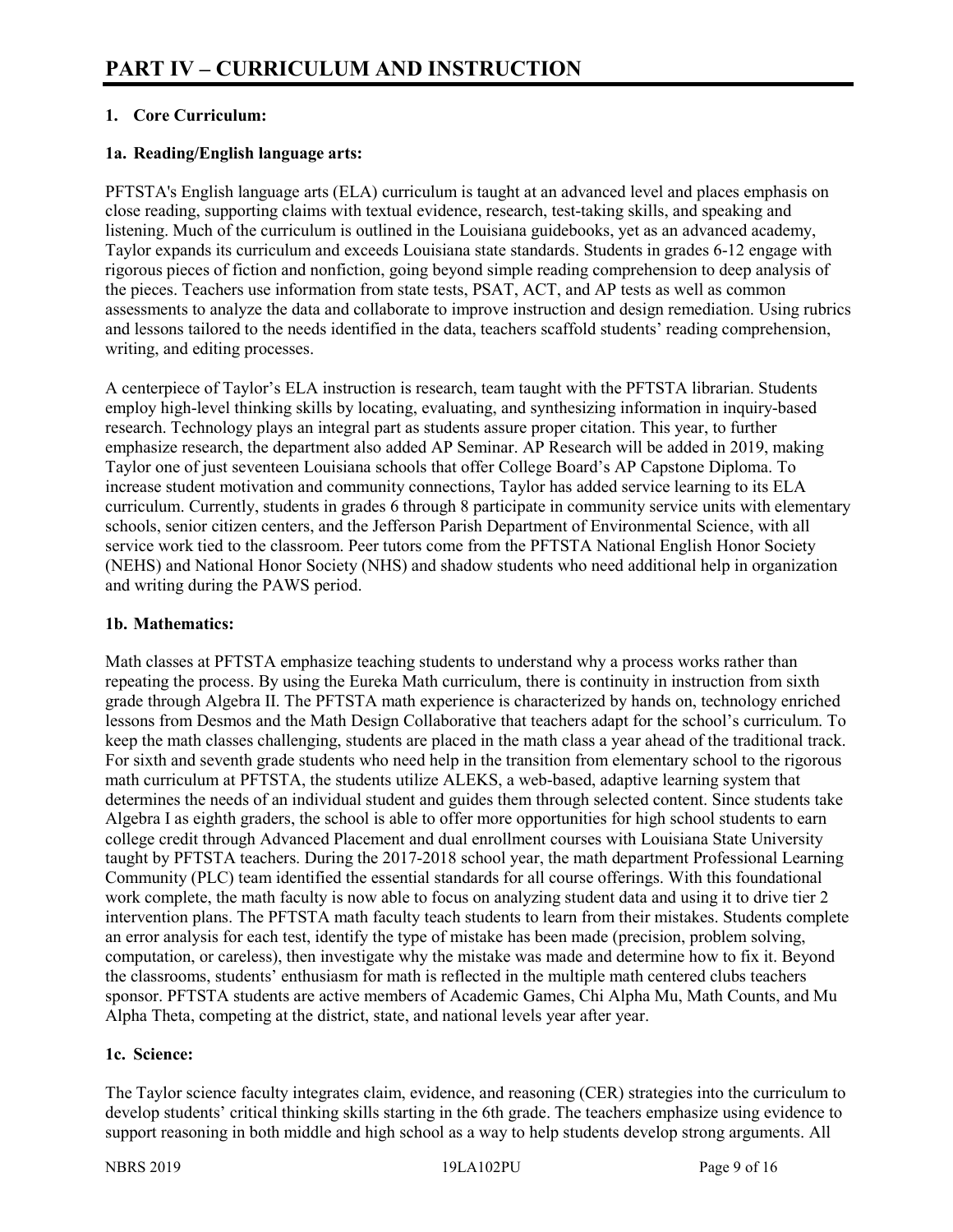students enrolled in biology, chemistry, and physics complete an independent research project where they learn to conduct scientific research, design and carry out an experiment, analyze data, and draw conclusions based on the data. Students then have the opportunity to take the research project to the regional science fair to present the findings to local professionals. Six students over the past five years have been selected to attend the Intel International Science & Engineering Fair. Middle school students showcase their knowledge of the scientific theory to local elementary school students through an annual Science Extravaganza. In science classes, the teacher's design lessons with an emphasis on hands-on experiences in order to strengthen students' skills. For AP Environmental Science, students grow native plant seedlings to plant in a local restoration project in Southeast Louisiana, collaborate with a local national park to monitor water quality, and use equipment to treat wastewater and measure influent and effluent parameters to compare against EPA standards. Teachers also use inquiry-based labs and project-based learning to enhance the science curriculum, foster critical thinking, and encourage effective collaboration among students. This rigorous and hands-on approach to science leads to the students' success in both middle and high school level end of year examinations and AP examinations. The AP science classes in 2018 (chemistry, biology, and environmental science) saw a 90% pass rate and 97% of the students in the 9th grade biology course reached the level of mastery or advanced.

#### **1d. Social studies/history/civic learning and engagement**

The social studies curriculum at Patrick Taylor emphasizes teaching through primary and secondary source documents. In planning lessons, teachers use materials from the Louisiana Department of Education scope and sequence materials, Document-Based Questions Project (DBQ), and online resources including Stanford History Education Group, Gilder Lehrman, National World War II Museum, National World War I Museum, and the Library of Congress. Students investigate history, civics, and geography by studying historical texts, maps, political cartoons, quantitative data sets, current events, and the written work of experts. Another significant focus across all social studies courses is the requirement for students to develop historical arguments and research the answers using reliable source materials. The social studies faculty teach their students to ACE responses: make an Assertion, Cite evidence, and Explain how the evidence supports the assertion. This skill is refined as students move through grade levels so that they are ready to perform successfully on end of year state assessments and AP social studies exams, as well as have the necessary argumentation and reasoning skills needed to be successful when they enter college and careers. In class, students participate in debates, small group discussions, and whole group Socratic seminars to support their argument development. These argumentation skills are then incorporated into both short and extended writing assignments given during class time, as well as in their honors research paper that all students write each year. During this research process the teachers work with the librarian to ensure that students are finding quality resources. The students' passion for social studies is demonstrated in their eagerness to compete in local and state level social studies competitions such as the Louisiana State Social Studies Fair and Louisiana History Day. Students also have the opportunity to participate in field trips, such as those to the National World War II Museum and Whitney Plantation.

#### **1e. For secondary schools:**

PFTSTA's rigorous academic program ensures that students are well prepared for success in college, as indicated by high student ACT scores with a 29 composite average, and in 2019, six students received a perfect score of 36. The school prepares high school students for future success by providing a wide range of honors, advanced placement (AP), dual enrollment (DE), as well as classes resulting in professional certifications. There are 14 AP courses in house and online that cross all discipline areas and are available for students in grades 10 through 12. Over the past five years, Taylor has offered a number of DE courses from local universities for juniors and seniors. All middle school classes in ELA, math, science, and social studies are at the honors' level and assure a solid foundation for future coursework in high school.

# **1f. For schools that offer preschool for three- and four-year old students:**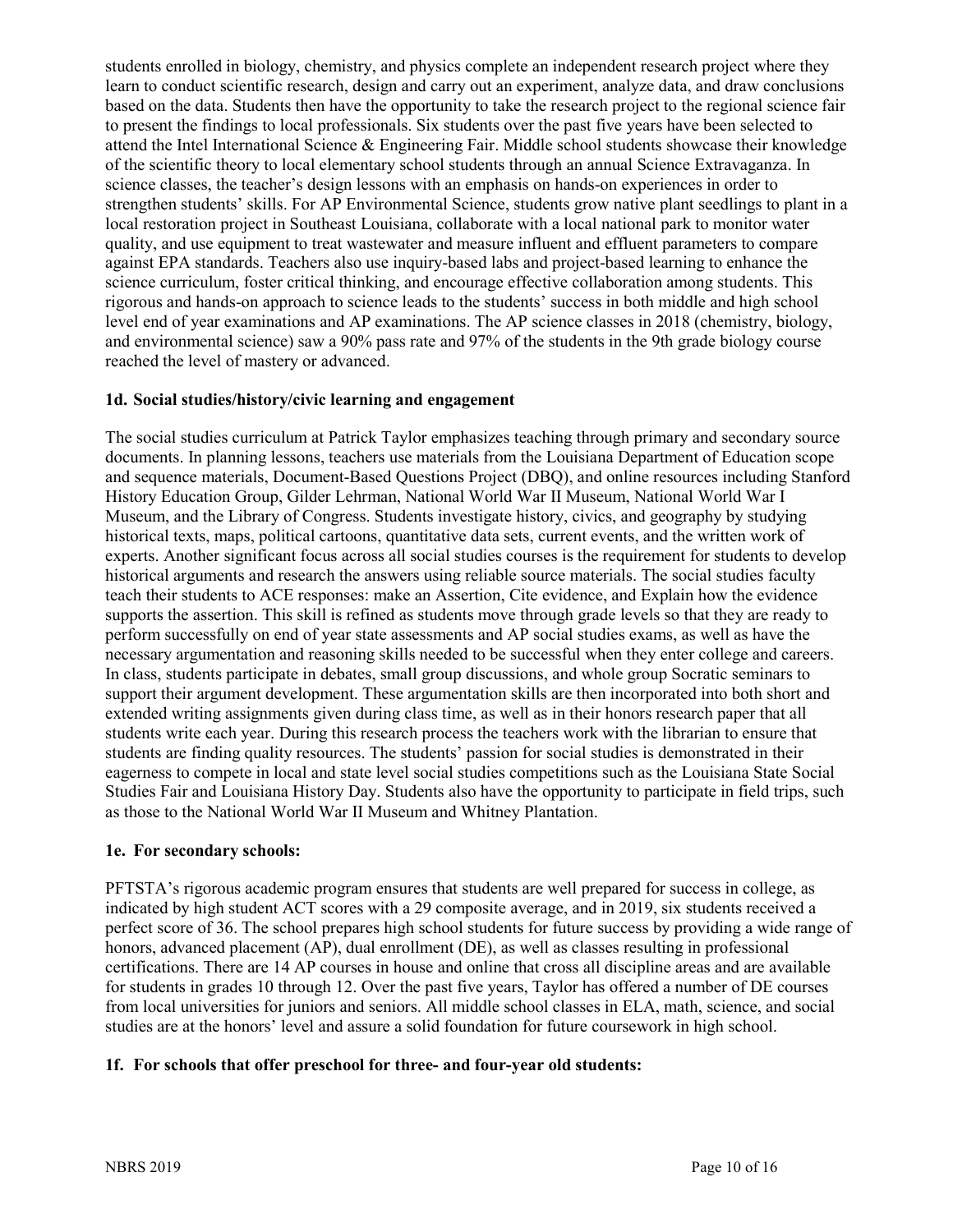#### **2. Other Curriculum Areas:**

In addition to a robust core curriculum, PFTSTA offers a well-rounded course of study that allows students the opportunity to develop special interests and talents in the arts, PE, foreign language, engineering, and technology, as well as access to a first-class library and fabrication lab.

The art department offers general art courses to high school, a required 7th grade art elective unit, a talented art program for grades 6-12, an afterschool art club for middle school, and the National Art Honors Society for high school students. The foundation of the art courses emphasizes the elements and principles of design through drawing. Intermediate courses expand on foundations into more diverse media such as printmaking, painting, and multimedia. The talented art program has 130 talented art students and encourages growth based on individual student needs. Students display work at local exhibitions such as the WWII museum, annual Jefferson Parish Public Schools Talented Art Audubon Zoo Exhibit, and New Orleans Museum of Art. Students in the National Art Society focus on community service projects and have volunteered to paint a mural at NOLA Motorsports, helped paint backdrops for school plays, paint welcome posters for visiting authors, helped create the memorial garden on campus, and hosted a Painting with Parents art fundraiser. Taylor is proud to offer a comprehensive music curriculum that includes vocal and instrumental music instruction across all grade levels. Beginning band starts in the sixth grade with classes that meet during the school day. The band performs in two annual concerts, pep rallies, graduation ceremonies, and Mardi Gras parades. Band students also have the opportunity to participate in district honor bands and all-state music festivals. The talented music program offers more advanced instruction for all band instruments, as well as voice, piano and guitar.

There are general theater courses for high school students as well as a talented theater program which serves middle through high. Primary emphasis is placed on the development of acting techniques through monologue work, scene study, and short play performance. Students are also exposed to script analysis, playwriting, and improvisation. Additionally, the school offers Scenic Design & Technology as a technology credit at the high school level. Students work individually and collaboratively on production design through practical application of resources and tools in the fabrication lab and design technology. Finally, students have the opportunity to showcase talents in two school productions a year with auditions open to all the students in grades 6-12.

Taylor's physical education program consists of general PE and health for grades 6-10, advanced PE for juniors and seniors, as well as a variety of extracurricular sports for all grades. An essential goal of the physical education program is to teach students the core concepts required to maintain a healthy lifestyle that will last long after they graduate. Strength training and conditioning provide significant functional benefits and improvement in overall health and well-being. Team sports build, not only muscle and stamina, but also leadership and collaboration skills.

All students are required to study foreign language. Three levels of Spanish are offered on campus, and virtual courses make other languages available. The foreign language department offers more than basic grammar and speaking skills. In addition to learning the language, students study culture, literature, history, and various arts. Students have even used the fab lab to create cultural objects that reflect classroom studies.

NBRS 2019 Page 11 of 16 The technology courses at Taylor teach computer literacy, computer science, and digital citizenship, while emphasizing 21st century skills and supporting core subjects. In sixth grade, students are introduced to Echo, the school-wide learning management system, and become proficient in a variety of software programs including, but not limited to, Microsoft Office and Google apps. They learn to use the Internet and other technology safely and ethically, in order to take control of their digital footprint and become responsible digital citizens. Finally, in addition to becoming proficient users, and responsible consumers, of technology, students become creators, as they are introduced to coding and electronics. Some of the technology resources available to middle school students are coding in SCRATCH, using Makey Makeys, printing in 3D, using laser and vinyl cutters, and programming with Arduino and Raspberry Pi. High school students learn digital design, HTML, and CSS, in order to create digital portfolios and contribute to the school's web site. Finally, PFTSTA is proud to have been awarded The Amazon Future Engineers grant, which will enable the school to offer an Introduction to Computer Science (Python), AP Computer Science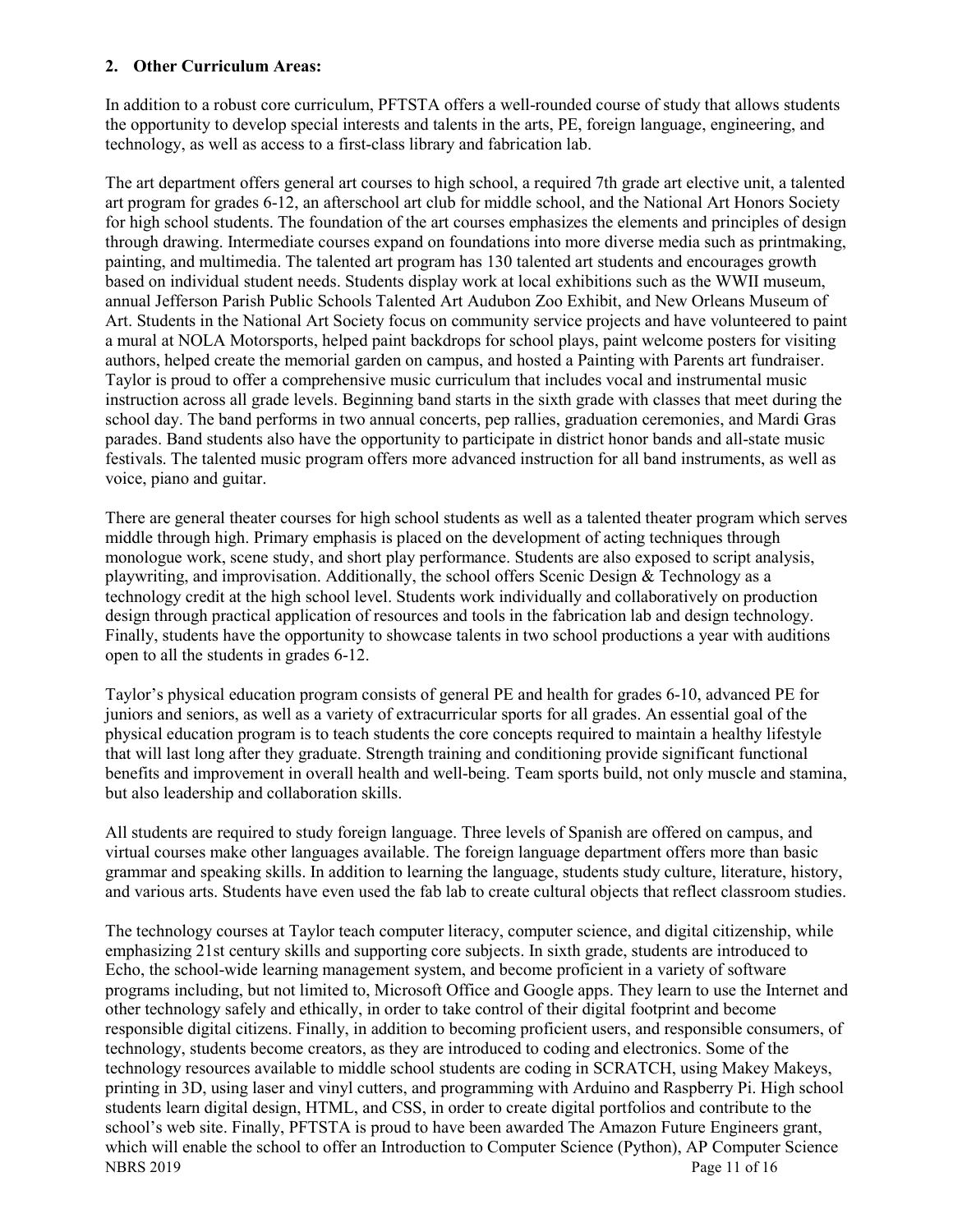Principles, and AP Computer Science A – Java, for the 2019-2020 school year. In the fabrication lab all areas of the school's curriculum come together through hands-on learning to help build innovation and collaborative problem-solving for all students. The space has been designed for students to dream, design, and create almost anything. By combining experimentation and innovation with state of the art technology like three-dimensional (3D) printers, vinyl cutters, an Epilogue laser cutter/engraver, hand-tools, a host of design software and rapid prototyping resources, students turn their concepts from imagination into reality.

The library program at Taylor is headed by an award winning librarian and has been designed to provide support in three areas: curriculum, information literacy, and independent reading. The librarian collaborates with the teachers of the content areas on lessons to teach students how to research and use information responsibly. For these lessons, the librarian will create an electronic tool to help students navigate the research process to reach a finished product. Reading independently is highly encouraged, and the librarian continues to update the collection to provide high interest reading material as well as offer programs and activities throughout the year like the Winter Reading Challenge and Teen Read Week that promote reading for fun.

# **3. Special Populations:**

Although the students at Taylor meet specific academic criteria in order to be accepted into the school, students still have strengths and weaknesses that need to be addressed to maximize the students' full learning potential. More than fifty percent of the student population has been identified as academically gifted and/or talented in visual arts, music, and/or theater. To address learning needs, students are scheduled in gifted specific classes that allow teachers to go more in depth while meeting students' individual education plans (IEP). Students in the talented program are scheduled during the school day to meet with a teacher to work on individual projects in line with IEP goals. Talented students participate in opportunities to display creative abilities not only at school (i.e. plays, concerts, etc.), but in the community as well.

In addition to gifted and talented students, there are students who have other exceptionalities such as autism and other health impairments. These students participate in full inclusion and in some cases with the support of a paraprofessional or special education teacher. By using the IEP as a guide, the teachers work collaboratively with the special education department to modify lessons and assessments for these students. For continued support the students may meet with a special education teacher during a resource period to work on organization skills.

Several years ago, Taylor administration recognized a need to encourage more Tier 1 and Tier 2 interventions within the school day. The faculty felt the learning needs of the students with identified exceptionalities were being met but that more could be done for every student on campus. Through the framework of PLCs, teachers began identifying essential standards for each course with the expectation that students will master those standards by the end of the year. Students' confidence has been built by using the best practice of allowing test corrections or "repairs" to increase student performance. For more intensive interventions PAWS was created where students are assigned to meet with teachers based on academic need. During PAWS, the teacher is able to meet with students who either were not making adequate progress in the classroom or who may need further enrichment and targeted instruction is provided. Members of the honor societies are also tapped to help during PAWS to provide one on one attention.

When planning the implementation of PAWS, the staff realized a need to separate the response to intervention into skill versus will. There were students who were not making progress in the classroom only because they were not completing assignments and not because of a lack of understanding. As a result, a homework support program was implemented in the same year. Students not completing assignments are assigned a homework support ticket and report to an assigned teacher during the lunch period to complete those assignments. Both PAWS and homework support are opportunities for teachers to find time during the school day to address the students' learning needs, as well as opportunities for the students to get the help that they need.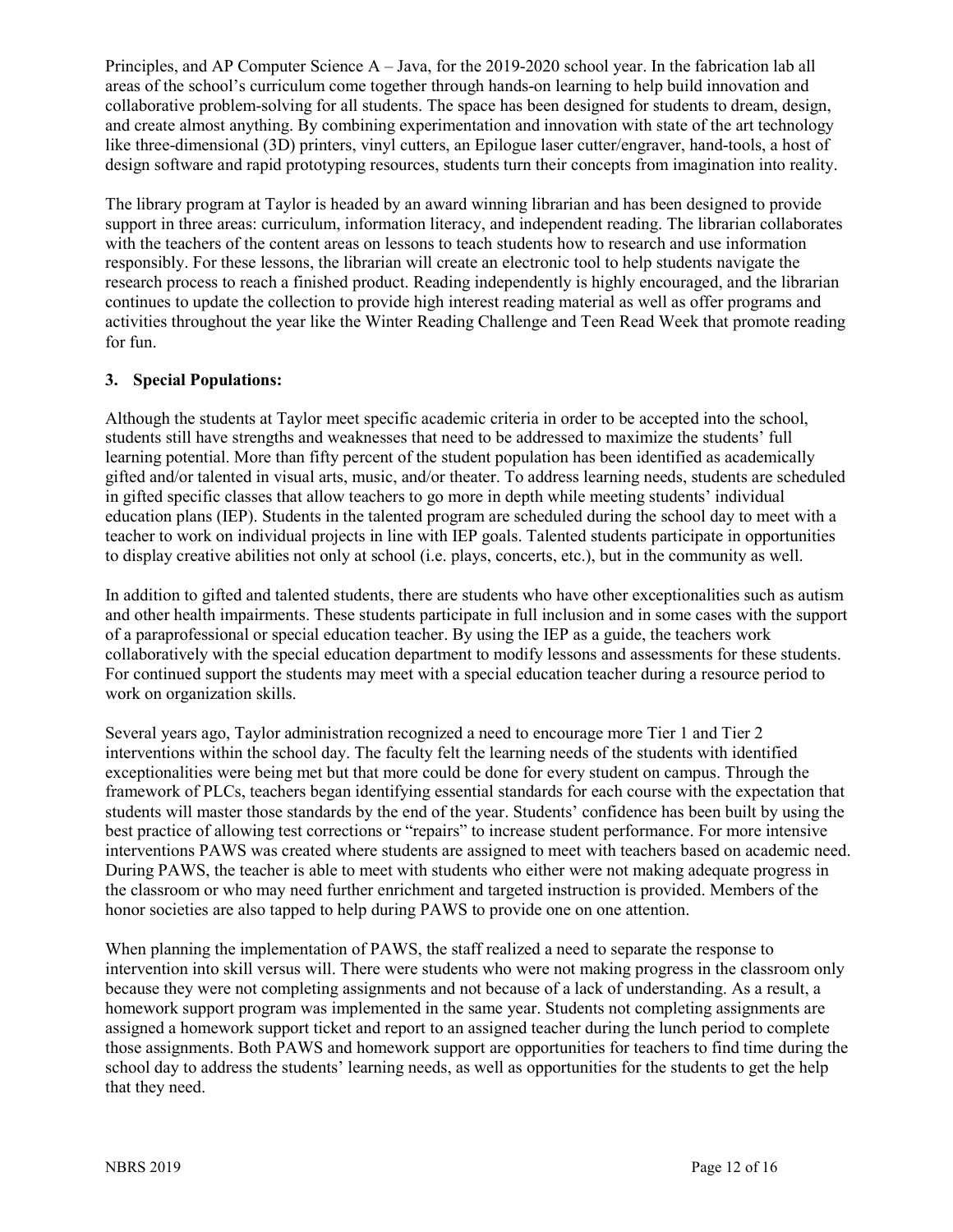## **1. School Climate/Culture:**

The student population at Taylor reflects the rich and diverse culture associated with the district of Jefferson Parish. The school serves students of all backgrounds, and teachers, administrators, and support staff are committed to fostering an environment where every student feels safe, valued, and included.

Taylor builds and nurtures strong relationships by offering a wide range of extracurricular activities with every teacher coaching at least one sport or acting as faculty advisor to a club. These diverse offerings ensure that every student has a place to interact with peers who share similar interests. Taylor is a STEM school, so, naturally, there are activities for students interested in those fields. There are two robotics clubs—one for high school and one for middle school. Students who excel in math participate in MathCounts and Mu Alpha Theta, while Coastal Roots and 4H combine science with service. Students interested in filmmaking participate in 'Taylor Tube,' where they collaborate on screenwriting, filming, acting, and editing.

A core element of Taylor's mission statement relates to development of leadership skills, particularly in the capacity of community involvement. Teachers include service-learning experiences in their curricula, while several clubs place emphasis on volunteer work and social justice. Clubs focused primarily on volunteering include Key Club, National Honor Society, and National Junior Honor Society. Members of the National Art Honor Society also engage with the community, having recently completed a veterans' portrait project in cooperation with the National World War II Museum. While the primary function of the Taylor Student Government Association (SGA) is to involve students in the planning and execution of numerous schoolwide activities, many of their fundraisers benefit local charities. Clubs emphasizing social justice include Girl Up, Black Student Alliance, SAFE, and No Place for Hate. These serve to foster empathy, promote tolerance, and educate students about other cultures.

Taylor boasts a robust athletic program, which is another area where students forge meaningful relationships, while those interested in the visual and performing arts participate in Art Club, theater, dance team, or band. The school librarian runs three separate book clubs, and Academic Games members practice and compete regularly at the district and national level. The day-to-day routines at Taylor are influenced by the New Tech model which encourages development of 21st century skills. Through New Tech, teachers use Echo, a learning management system, which encompasses an array of resources to support teaching and learning. Students are assessed through Echo on five school-wide learning outcomes (SWLO) that are used in every class. These include agency, oral communication, collaboration, knowledge and thinking, and written communication. Teachers create technology-based, student-centered activities, acting as facilitators or coaches and allowing students to take ownership of their learning. Bells ring only twice each day (to signal the beginning of homeroom and dismissal), and teachers institute a no-pass policy, allowing students to simply sign out if they need to use the restroom. Work areas outside the classroom, called pods, provide space for students to collaborate while teachers keep an eye from the classroom. Students are aware that teachers trust them to behave responsibly and consistently live up to this expectation. Taylor Tigers are respectful, polite, and kind and have built strong relationships with teachers and staff, and treat everyone accordingly. There are several policies in place to ensure that all teachers have the support they need in the classroom. Before the start of the new school year, new teachers are given an orientation with an emphasis on how to utilize Echo. These teachers are also given a mentor who has been at the school awhile who can assist as needed during the school year. The head of each department meets monthly with teachers in their content area to set goals and discuss how these goals can be met. Department heads in the district's central office are also available to provide support if needed. The weekly cluster meetings for all content area teachers are designed to allow teachers to look at data in order to help make decisions of how teaching needs to be modified to provide for all learners.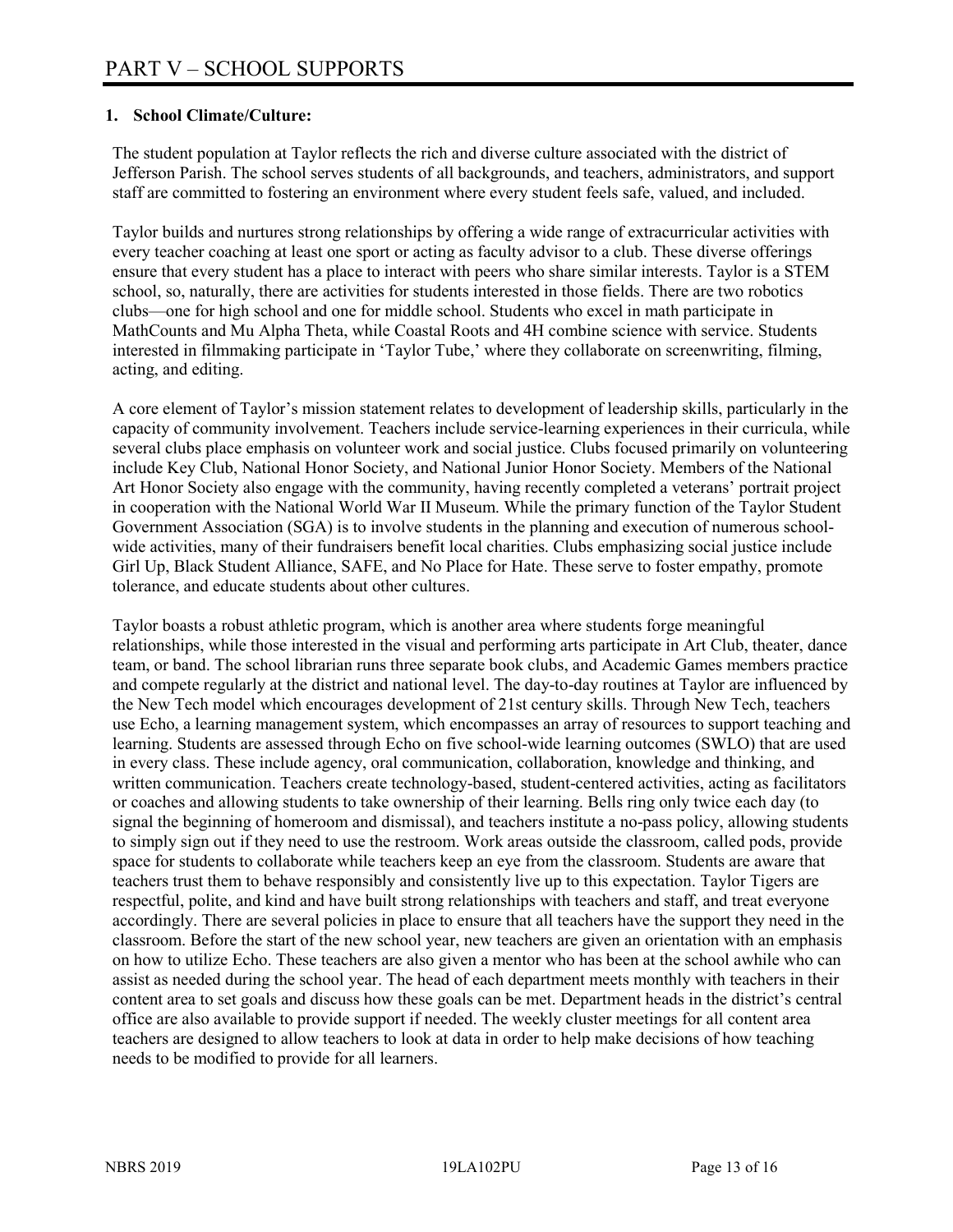## **2. Engaging Families and Community:**

New students feel welcome on the first day of school as the family engagement program begins before a student even enrolls in the school. Each October, a prospective student open house is offered for families to tour the school with current students as their guides. In May, there is a New to Taylor Camp. Students learn about the unique technology-integrated classes, discover expectations of the school, and meet some of the teachers. While the students are learning, new parents meet the PTO and administration to learn more about the school.

Before the first day of school, there is a Back to School Bonanza for parents and students to visit to greet teachers, sign needed forms, and receive students' schedules. Parents are involved in every aspect of the school. Quarterly parent meetings are held by the PTO. Presenters at these meetings include students, school counselors, the police department and Crimestoppers. Families are invited several times during the school year for special events like Muffins with Mom, Donuts with Dad, the Grandparents' Breakfast, the Grandparents' Club Bake Sale and holiday lunches. Every spring, the Friends of Patrick Taylor host a fundraising gala to invite teachers and parents to meet together and celebrate success. Parents and community members come in to the school to give career presentations. Seniors intern with businesses and present their findings to a panel of parents and community members. Keeping parents involved in their child's scholastic efforts is also important. Parents have access to grades through the online Echo program. Parents and teachers are also frequently in contact via email. Parents receive a digital copy of "PAW Prints" and "Tidings from Taylor" to keep them updated on school happenings and important events.

In efforts to make sure that students are college and career ready, the school partners with several companies throughout the region. Science students pair with The National Parks Service and Jefferson Parish Public Works to learn about protecting the environment. A partnership with Entergy, allows our students to have access to more technology. The Patrick Taylor Foundation offers four scholarships to graduating seniors each year. Additional companies, such as Fluor Petroleum Operations and Chevron, also assist teachers to ensure that the students have access to quality resources. Through some of these grants, including a grant from the Patrick Taylor foundation, the school created the fabrication lab which offers students a wealth of technological resources.

Students don't just accept help from the community; they also give back. For example, NHS members adopt a needy family for the holidays. Seventh and eighth graders team up with low income schools in the New Orleans area to provide lessons and materials and high school students teach hands-on science classes at a local elementary school. Through the Mission Ignition service project and Girl Up, students have improved parks and schools throughout the area and fight against human trafficking. Several times a year, students, faculty and parents run a blood drive and donate blood to support Ochsner Hospitals and the Blood Bank.

# **3. Professional Development:**

The goal of the  $2018 - 2019$  professional development program is to design relevant, systemic professional development that is seamlessly aligned to the school-wide academic goal: By April 2019, PFTSTA students will be able to analyze a prompt and cite relevant evidence in writing as evidenced by a 5% increase in ACT scores and a 10% increase in middle school LEAP scores.Aside from this shared common goal, the professional development program at PFTSTA has included the following agenda items: instructional accommodations for children with exceptionalities, Harassment/Intimidation/Bullying (HIB) Prevention training aligned to the Jefferson Parish Public Schools System guidelines, Positive Behavior in Schools (PBIS), Restorative Practices Training (RPT), Response to Intervention (RTI), and content specific training (ELA guidebooks, Eureka Math, DBQ in Social Studies, etc.). PFTSTA teachers attend various workshops, conferences and trainings both at the district, state, and national level; teachers return to school to share content with their colleagues.

NBRS 2019 Page 14 of 16 In keeping with the district vision for job-embedded professional development, PFTSTA uses weekly cluster-meetings to ensure continuity of all professional development. The crux of these meetings is for everyone to commit to, "Making student learning the heart of what we do." Teacher Leader Fellows (TLF)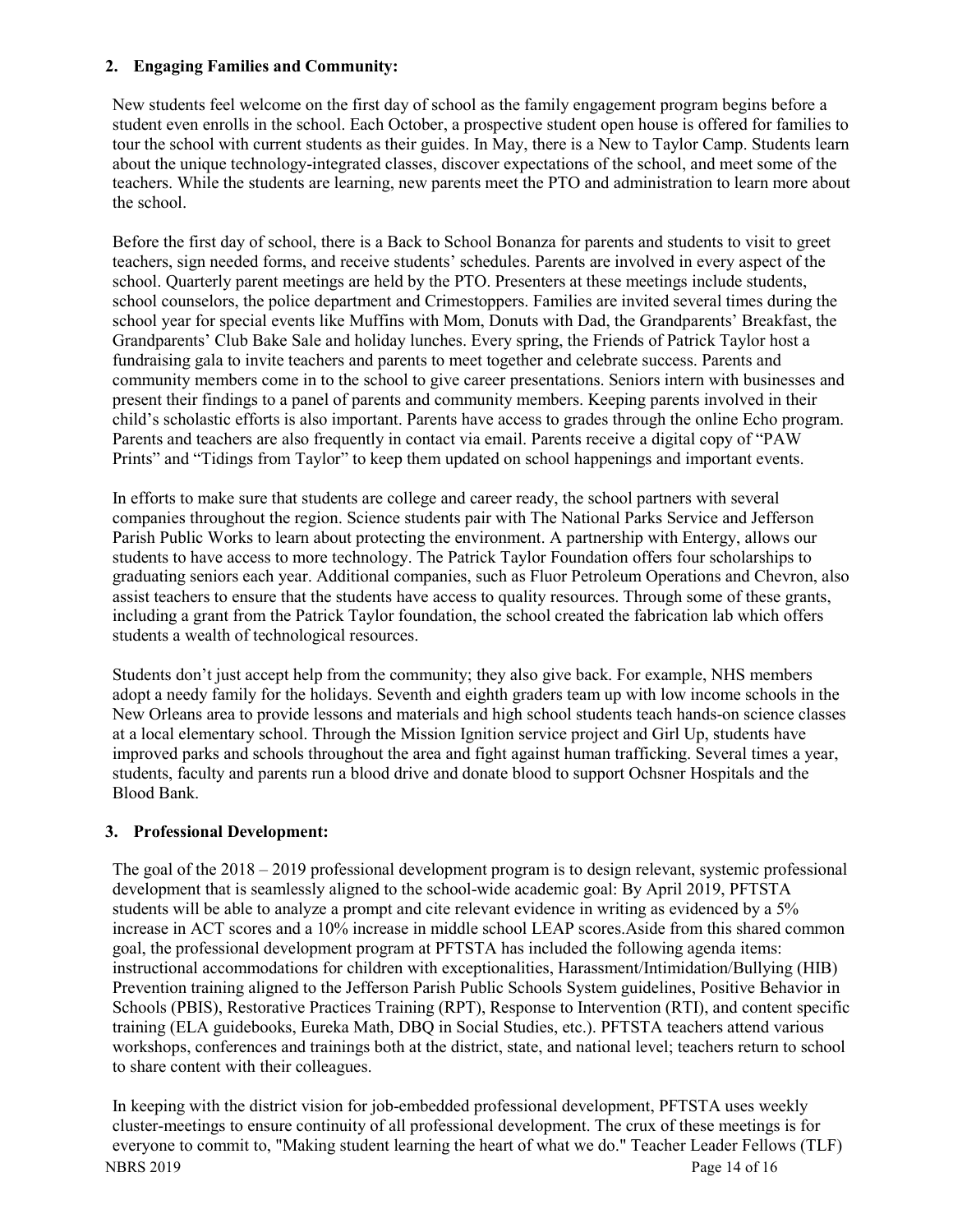are responsible for organizing the agenda and facilitating these meetings. TLFs share data, help to roll out parish-wide initiatives, model effective classroom instructional practices/strategies. TLFs also invite staff members to share best practices with the goal of creating a clearinghouse of effective strategies that can be implemented across content and grade level. This instructional strategy sharing, as a regular feature of professional development, has yielded greater teacher intentionality in the classroom. Meetings typically focus on the nexus between strong classroom instructional practice and data outcomes. Teachers are expected to come to cluster meetings with actionable data based on students' performance on norm and criterion-referenced assessments. Using teacher feedback from anonymous surveys administered after each 9 weeks, the focus of these cluster meetings has been adjusted to reflect teacher needs. The faculty has been guided by the belief that professional development needs to be consistent with the needs of the individual teachers and respective student population(s).

#### **4. School Leadership:**

The leadership philosophy at PFTSTA is one of collaboration and shared leadership. Every staff member is considered a valued and critical member of the team, and their contribution to the collective goals is directly linked to the school's success. The administration team consists of a principal, assistant principal, and dean. There are two teachers designated as TLFs by the district, and each department has a teacher leader. Other teachers have been tapped by the principal for input and feedback on the school's goals with several teachers serving as leaders for specific school initiatives. Critical for the success of PFTSTA is the work of the collaborative teacher and administrative teams that meet weekly.

The principal consistently communicates the vision and mission of the school through words and actions and expects the faculty to analyze data in order to plan and implement the school improvement plan. As the school's leader, it is the principal's responsibility to track overall student performance and how it relates to the annual school performance score. It is the assistant principal's job to coordinate all state testing, serve as the chair of the special education department ensuring that all IEP and 504 plans are met, and chair the Academic and Behavior Intervention Team (ABIT). The dean handles student discipline, the AP program, PBIS, DE with LSU, CLEP, and serves as advisor to No Place for Hate. The counseling team consists of two counselors with one dedicated to high school and the other to middle school. They are responsible for supporting students' academic and emotional needs. Each department meets monthly to discuss next steps to improve student performance and instructional practices. The ELA department determined the need for daily ACT practice beginning in sixth grade. The increase in students' ACT scores indicates that this practice has been beneficial. The teacher who leads the Title I program coordinates eight components school-wide that include improving ACT, AP, and middle school math state assessments. The teacher leader for PBIS helps to maintain a positive school culture and climate. PBIS incentives for the students are provided weekly with a culminating activity each quarter. Students have a voice as the elected SGA members meet regularly with all members of the administration team. The SGA created a Fall Fest two years ago to raise funds for a charitable organization. Students asked the administration to implement new courses and for the first time in the 2018-19 school year, they were given the opportunity to take AP art and AP seminar.